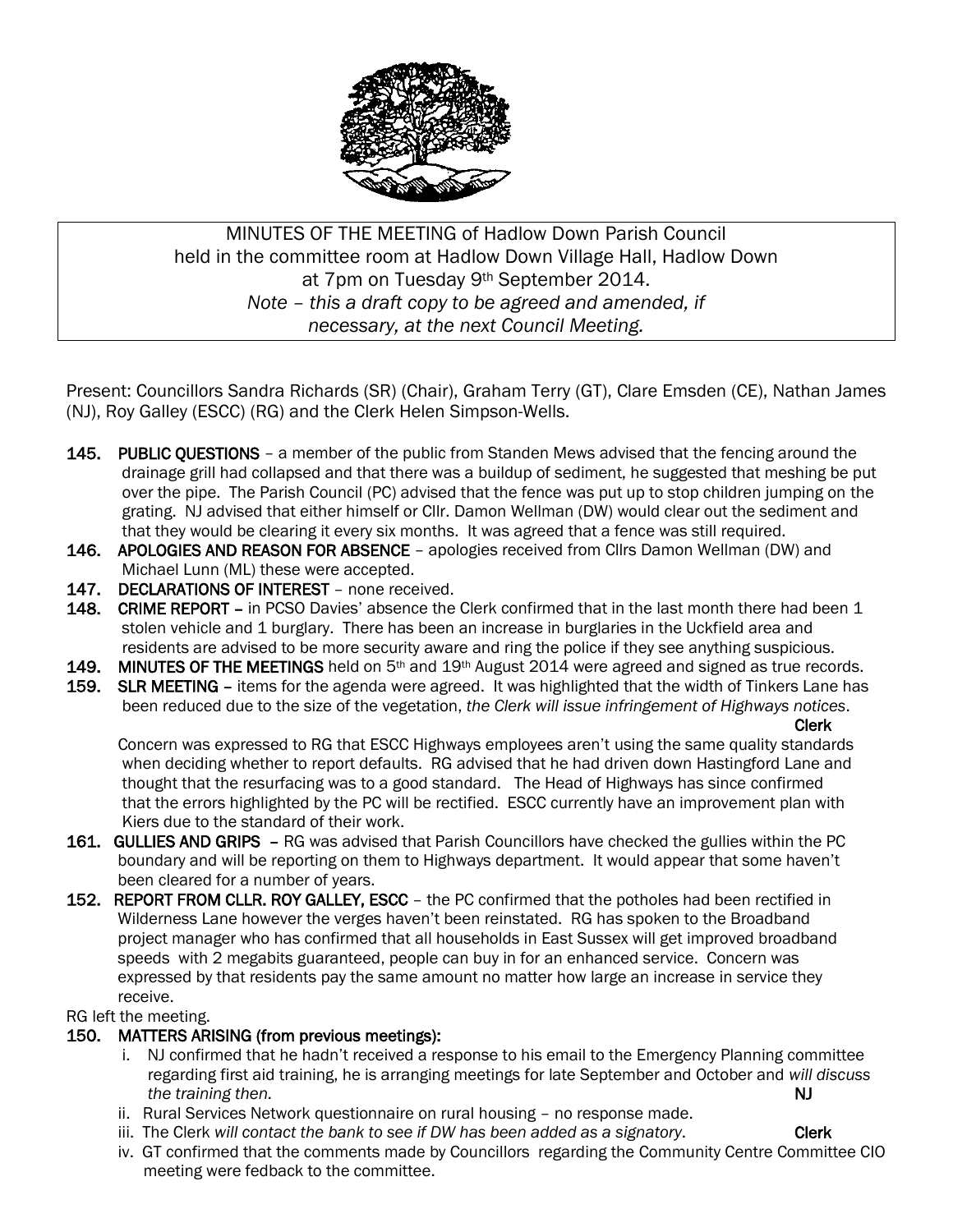- v. The Clerks Report was sent to Councillors with the agenda updating them on her action points, this included:
- a. The Clerk wrote to Tinkers Park who have confirmed that they will in future ensure that advertising posters don't block visibility for road users exiting Tinkers Lane. The fast food van in the layby was not part of their event.
- b. The Clerk has written to Charles Hendry and Ipsos MORI who are collating the results of the Gatwick consultation, expressing the PC's concern over any increase in air traffic and air noise over Hadlow Down and the surrounding area. *SR will circulate to councillors details of a website relating to Gatwick's proposals.* SR
- c. Highways have now cleaned the signs at the A267/A272 junction and have inspected School Lane and will be making repairs to the road surface.

# 151a. PLANNING APPLICATIONS:

- i. WD/2014/1815/F HADLOW HOUSE FARM, MAIN ROAD, TN22 4EP Demolition of existing garage/pool enclosure and erection of new pool housing with additional granny annexe accommodation – *Clerk to arrange site visit*. Clerk and the clerk of the clerk of the clerk
- ii. WD/2014/1633/O LAND AT OSP 1212, STONEHURST LANE Proposed single dwelling The Parish Council do not support the application for the following reasons: It is in an area of outstanding natural beauty; there is insufficient detail in the paperwork, even for an outline application; no information is given on where the building will be positioned on the site; due to the location of the site any building would be highly visible from many directions; the unsuitability of the approach roads for development traffic. (4/0)
- iii. WD/2014/1682/F THE OAST HOUSE, SHEPHERDS HILL, TN22 4PX Replacement of conservatory with garden room and replacement of single storey utility at rear of building - The Parish Council support the application. (4/0)

### b. APPROVED APPLICATIONS:

- i. WD/2014/1060/F BURG HILL, WILDERNESS LANE New vehicular access to provide off-road parking area to improve road safety.
- ii. WD/2014/1339/FR 9 STANDEN MEWS Retrospective application for rear conservatory.
- 153. BANK RECONCILIATION: for August 2014 was agreed and signed.

## 154. OTHER FINANCE MATTERS :

- i. The cheque for £328.08 for WDC that was paid at the last meeting for dog and litter bin emptying was ratified at this meeting.
- ii. The Clerk highlighted the increase in the Parish Online subscription, she proposed that due to the work on the Community Plan that the PC should pay the subscription this year and then decide whether it was required next year, agreed by the PC.
- 155. NEW COMMUNITY CENTRE the PC were advised that the committee have now been granted CIO charity status. It was agreed that *the Clerk would write to the committee to congratulate them.* Clerk GT confirmed that applications have been submitted for additional funding for the drainage work at the Playing Field.
- 156. RISK ASSESSMENTS *SR will collect the most recent risk assessments from ML, the Clerk will forward new forms to SR in order that she can complete them.* The completion of the complete them.
- 157. STANDING ORDERS the Clerk was thanked for her work on the Standing Orders. *GT will email changes to the Clerk in order that she can update the Standing Orders and issue them to the PC prior to the October meeting.* It was agreed that the Clerk would decide whether dispensations could be granted to councillors.

Clerk/GT

158. FENCING AROUND HUT LANE DRAINAGE – it was agreed to install concrete posts and wooden fencing as it was felt that this would suit the area and would last longer. *NJ agreed to install and will try to locate a sign advising people not to climb on the fence. He will also add chicken wire to the front of the pipe* to prevent debris travelling down it. Parents were encouraged to ensure that their children didn't play on the fence or on the grating. NJ

The *Clerk will diarise that the sumps need clearing out in September and March.* Clerk

- 159. SLR MEETING it was agreed that the Clerk would also attend the next meeting.
- 160. FINGERPOSTS it was agreed that *NJ and CE would view all of the fingerposts and draw up a list of those requiring work and how urgent it was.* The PC can then budget for the work to be done. NJ/CE
- 161. GULLIES AND GRIPS Councillors gave the Clerk the maps of the gullies they have visited and details of what work is required. The *Clerk will contact DW and ML to see if their maps and notes are ready for collection and will collate the information ready for the SLR meeting.* Clerk **Clerk**
- 162. SCHOOL LANE PARKING AND SPEEDING correspondence had been received from some residents regarding the parking in School Lane. Since this item had been added to the agenda an article had